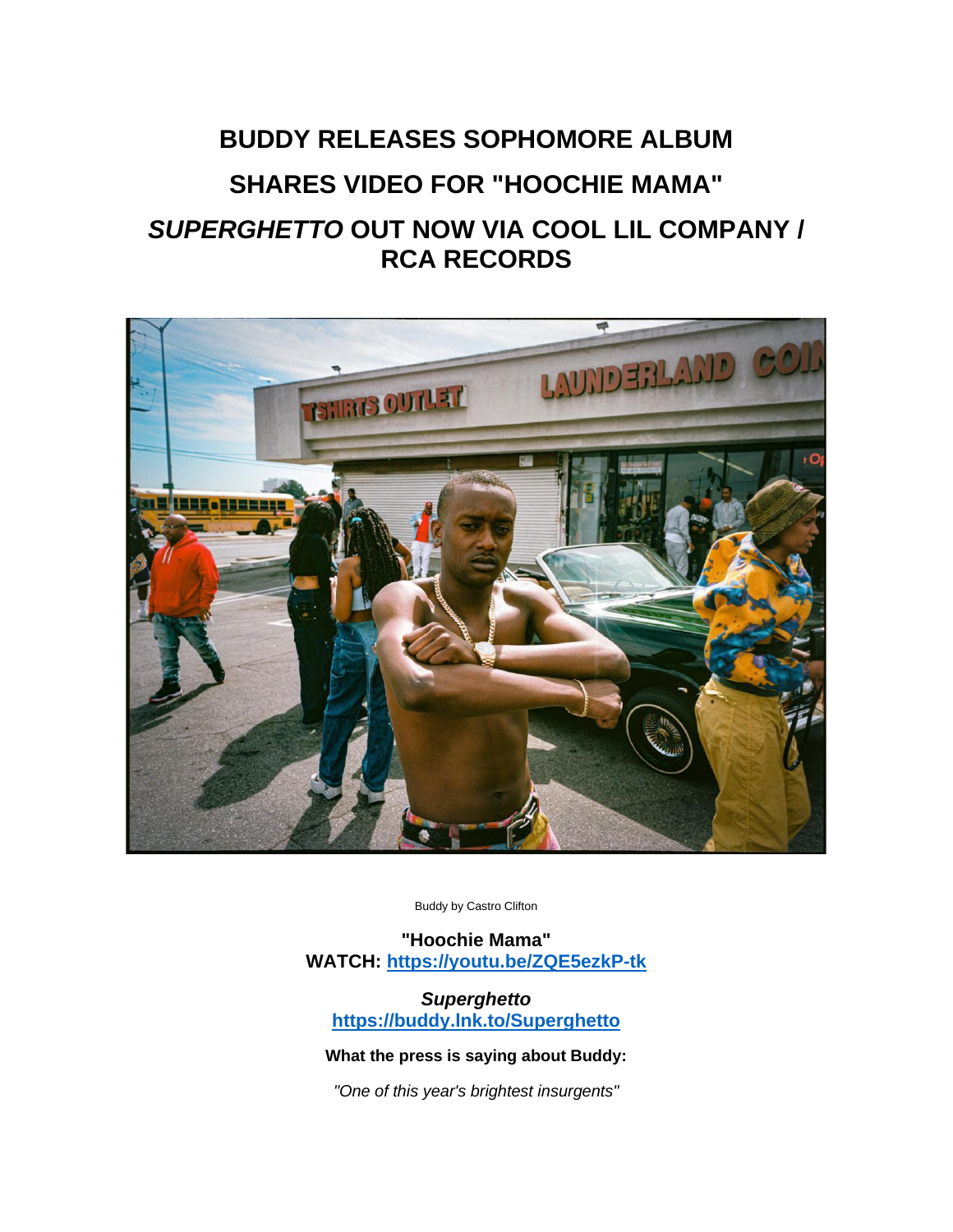## **The New Yorker**

#### *"Buddy is crossing generations, building new paths"* **The New York Times**

### *"an emerging artist to be reckoned with"* **NPR**

#### *"Buddy's knack for filling up empty space in bursts like this shows he can more than carry a song all his own"* **Pitchfork**

**(March 25, 2022) -** Buddy releases his sophomore album *Superghetto* via Cool Lil Company / RCA Records. The 10-track project arrives alongside a new visual for the album track "Hoochie Mama" and includes the previously released single ["Wait Too Long"](https://eur01.safelinks.protection.outlook.com/?url=https%3A%2F%2Ft.yesware.com%2Ftt%2F43184265a19f85371c74c0ef0c7d7310dfcbf65f%2F86aeb8c67e6137506129a386e3a44af2%2Fd092b1c2f21d7beb0f74c89227a73740%2Fyoutu.be%2F5ZMKhGmc3aY&data=04%7C01%7Cnoelle.janasiewicz.sme%40sonymusic.com%7C38910d7c91df4f66017308da0e7a6fab%7Cf0aff3b791a54aaeaf71c63e1dda2049%7C0%7C0%7C637838216259000077%7CUnknown%7CTWFpbGZsb3d8eyJWIjoiMC4wLjAwMDAiLCJQIjoiV2luMzIiLCJBTiI6Ik1haWwiLCJXVCI6Mn0%3D%7C3000&sdata=cQEr92Me5WO%2B16jPscO6hbuJh0AjumvHGb6g6Aimaj8%3D&reserved=0) featuring Blxst, which will be performed on *The Tonight Show Starring Jimmy Fallon* this Monday, March 28th. With additional appearances from Tinashe, T-Pain, and Ari Lennox, *Superghetto*, finds Buddy continuing to expand his uniquely eclectic sound, utilizing his unusual blend of experiences and influences to tap into a wide swath of moods as diverse and expansive as the Los Angeles area itself.

Buddy last released the deluxe edition of his critically-acclaimed album *Harlan & Alondra* in 2020 before teaming up with fellow LA rapper Kent Jamz for the release of their joint project *Janktape Vol.1,* which NPR called "one of the best collab tapes" to be released that year. Amidst those efforts, he also joined Vince Staples on an explosive North American tour, performed at [NPR's Tiny Desk,](https://eur01.safelinks.protection.outlook.com/?url=http%3A%2F%2Fr20.rs6.net%2Ftn.jsp%3Ff%3D001Y4sCNMrZYOHlIEfp8Yf4Z-eBeTTYios3Q-h9wWPOL86Am-2vWOcpv3NAME9MXdTqK6j_-hgcQ9-X3l_-aUmnIIezC1BHSDyw4rcv7u1LLseuq6gkEr2hdfSOEchH3ulJpgZbnubpV3178TVtNxMluyNfQ7h3nsZkXuHpniwfnCj8oYXur486t5gAUKXzuILn6NTgNgLRfsQ%3D%26c%3Da_N1LPGjSXmRSp6Hs5BzYxCg50MpQYdz7Nbpx2PMPZNH5mNTCQ84tQ%3D%3D%26ch%3D4Tnf5Oq6BS0Z4fhNlgLzVRTajuz4FFkgyDA0z7DdET18YdHRBI1LWQ%3D%3D&data=04%7C01%7Cnoelle.janasiewicz.sme%40sonymusic.com%7C38910d7c91df4f66017308da0e7a6fab%7Cf0aff3b791a54aaeaf71c63e1dda2049%7C0%7C0%7C637838216259000077%7CUnknown%7CTWFpbGZsb3d8eyJWIjoiMC4wLjAwMDAiLCJQIjoiV2luMzIiLCJBTiI6Ik1haWwiLCJXVCI6Mn0%3D%7C3000&sdata=6WDGiVtJ5eDoIg9aAPtcPeE1Bzh0JXXebTTcA%2FoI4Do%3D&reserved=0) *The Late Late Show with James Corden* and *The Tonight Show with Jimmy Fallon* that same year. Buddy also played a major role in the Grammynominated *Revenge of the Dreamers III* album, featuring on seven tracks on the Director's Cut version including fan favorites "Costa Rica" and "1993."

Listen to *Superghetto* above and stay tuned for more from Buddy coming soon.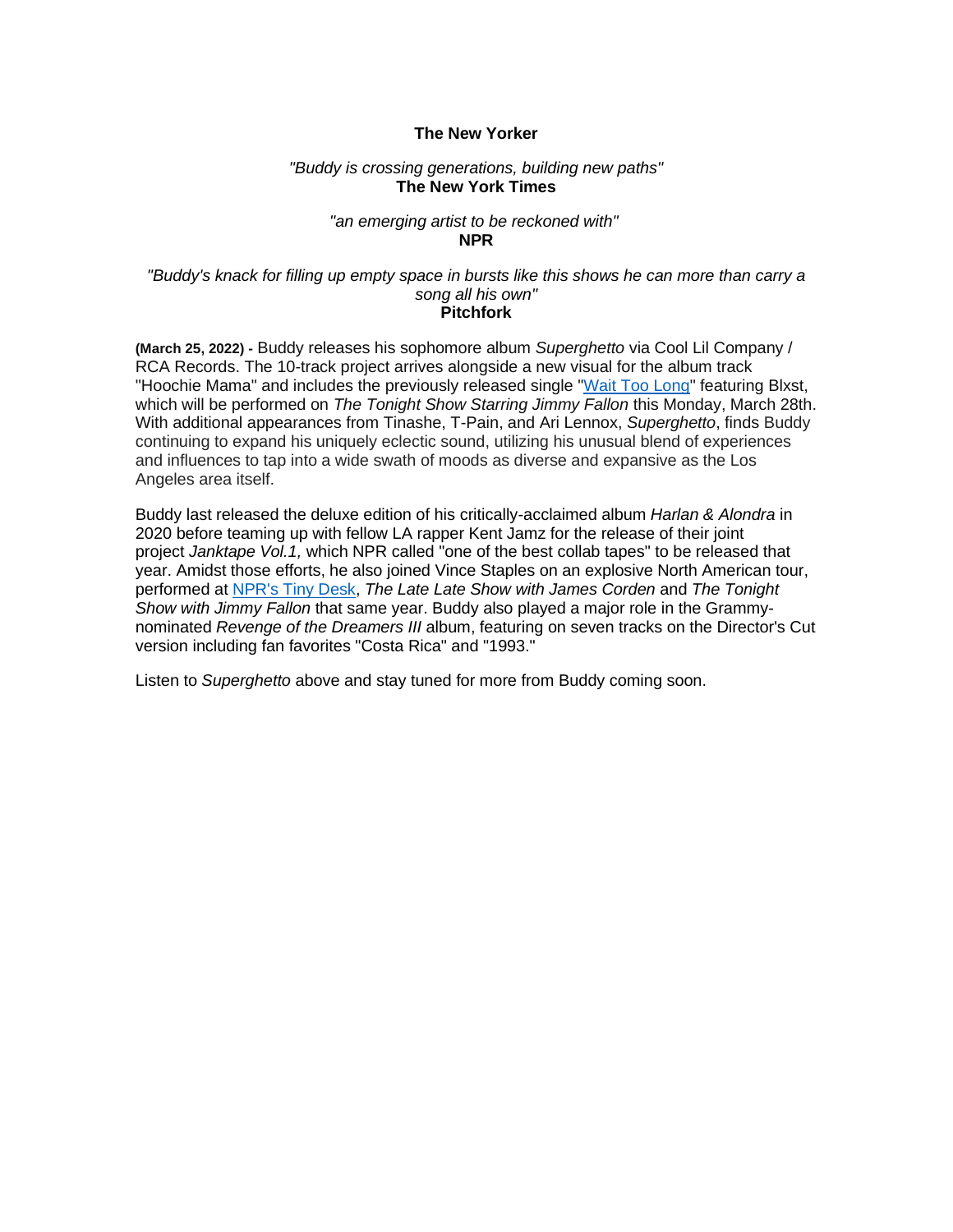

*Superghetto album artwork* by Renell Medrano

**Buddy** *Superghetto* **Cool Lil Company / RCA Records March 25, 2022**

1. Hoochie Mama 2. Ghetto24 feat. Tinashe 3. Wait Too Long feat. Blxst 4. Black 2 5. High School Crush 6. Happy Hour feat. T-Pain 7. Coolest Things feat. Ari Lennox 8. Ain't Fair 9. Bad News 10. Super Ghetto

**About Buddy:**